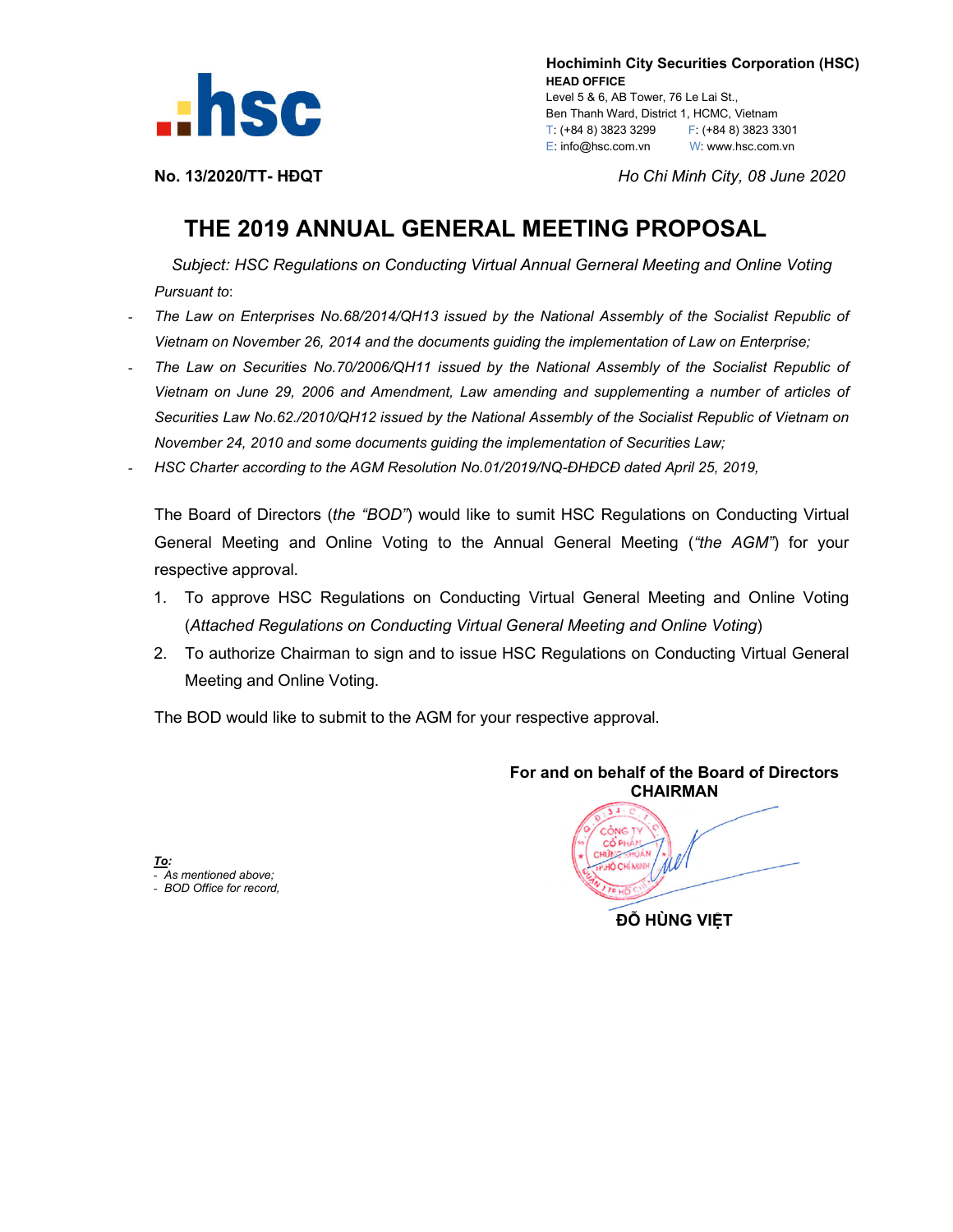

**Công ty CP Chứng khoán Tp. HCM (HSC) TRỤ SỞ CHÍNH** Tầng 5 & 6, Tòa nhà AB, 76 Lê Lai, P.Bến Thành, Quận 1, TP. Hồ Chí Minh T: (+84 8) 3823 3299 F: (+84 8) 3823 3301 E: info@hsc.com.vn W: www.hsc.com.vn

# **DRAFT**

# **REGULATIONS ON CONDUCTING VIRTUAL GENERAL MEETING AND ONLINE VOTING HO CHI MINH CITY SECURITIES CORPORATION**

Pursuant to:

- *The Law of Enterprise No. 68/2014/QH13 issued by the National Assembly of the Socialist Republic of Vietnam on November 26, 2014 and the documents guiding the implementation of Law of Enterprise.*
- *The Law on Securities No 70/2006/QH11 issued by the National Assembly of the Socialist Republic of Vietnam on June 29, 2006 and Amendment, Law amending and supplementing a number of articles of Securities Law No 62/2010/QH12 issued by National Assembly of Socialist Republic of Vietnam on November 24th, 2010 and some documents guiding the implementation of Securities Law;*
- *HSC Charter approved at the AGM Resolution No. 01/2019/NQ-DHDCD dated April 25th, 2019*

# **CHAPTER I GENERAL PROVISIONS**

#### **Article 1. Scope of regulation and subjects of application**

- 1. The regulation on conducting virtual general meeting of Ho Chi Minh City Securities Corporation (the "Regulation") regulates the conducting of virtual annual and extraordinary general meetings and online voting of Ho Chi Minh City Securities Corporation ("HSC" or the "Company").
- 2. The Regulation is applicable to HSC's shareholders and their proxyholders who participate in virtual general meetings of the Company.

#### **Article 2. Interpretation of terms**

In this Regulation, the terms below are construed as follows:

- 1. *Online voting* means that shareholders can exercise their voting rights on computers or other internet-connected electronic devices through an application software selected by the Company.
- 2. *In-person voting* means that shareholders exercise their voting rights in person at general meetings.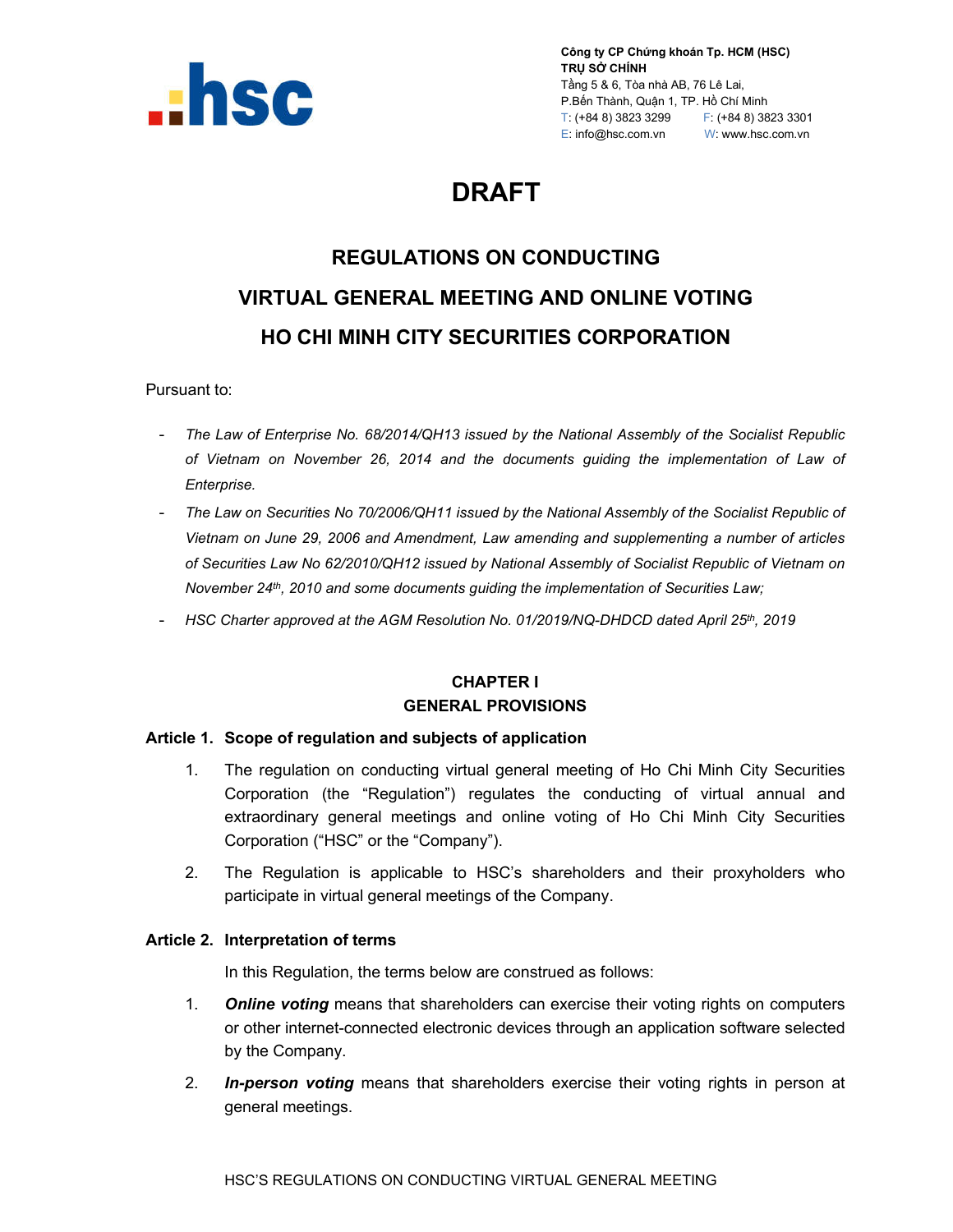- 3. *Virtual general meeting* means the Company's annual general meeting or extraordinary general meeting which is conducted in a form that shareholders can view the meeting, participate in discussions and exercise their voting rights online.
- 4. *General meeting* means an annual general meeting or an extraordinary meeting of the Company. General meeting can be held in either one of the two following forms:
	- **a.** *Fully virtual general meeting* means the Company's annual general meeting or extraordinary meeting that is held in a form of a virtual-only general meeting; or
	- **b.** *Partially virtual general meeting* means the Company's annual or extraordinary general meeting in which shareholders or their proxyholders can attend either in person or virtually. In the latter case, shareholders still have rights and are facilitated to exercise their voting rights and other rights and participate in discussions online as other shareholders and proxyholders who are attending the meeting in person.
- 5. *System* means the virtual meeting and online voting application software that is selected by the Company for the purpose of conducting virtual general meeting.
- 6. *Record date* means a business day in which the Vietnam Securities Depository Center ("VSD"), as instructed by the Company, fix the list of eligible shareholders who are entitled to the right to attend General meeting in accordance with the notices of the Company, the VSD and applicable laws.
- 7. *Force majeure events* mean events that occur in an objective manner and beyond control of the person who called of general meeting and Chairman of General meeting and that are not foreseeable and are not be remedied by all possible and admissible measures being taken.
- 8. *Representative organization* means a depository member of the VSD where foreign shareholders open their custodian accounts and that is authorized by foreign shareholders to exercise their online voting rights via the application software selected by the Company.
- 9. *Rules* mean the rules set by the party selected by the Company to provide online voting service. The rules can be amended and/ or supplemented from time to time.

# **CHAPTER II**

#### **VIRTUAL GENERAL MEETING ATTENDANCE**

#### **Article 3. Virtual General meeting organization and voting rules**

- 1. Based on the Company's situation and in compliance with regulations on conducting general meeting and applicable laws, Virtual general meetings will be organized in circumstances including but not limited to the followings:
	- a. Diseases, natural disasters or restrictions on domestic and/ or international travels.
	- b. Social distancing or lockdown required by government authorities.
	- c. Other objective reasons and/ or circustances that lead to a decision of the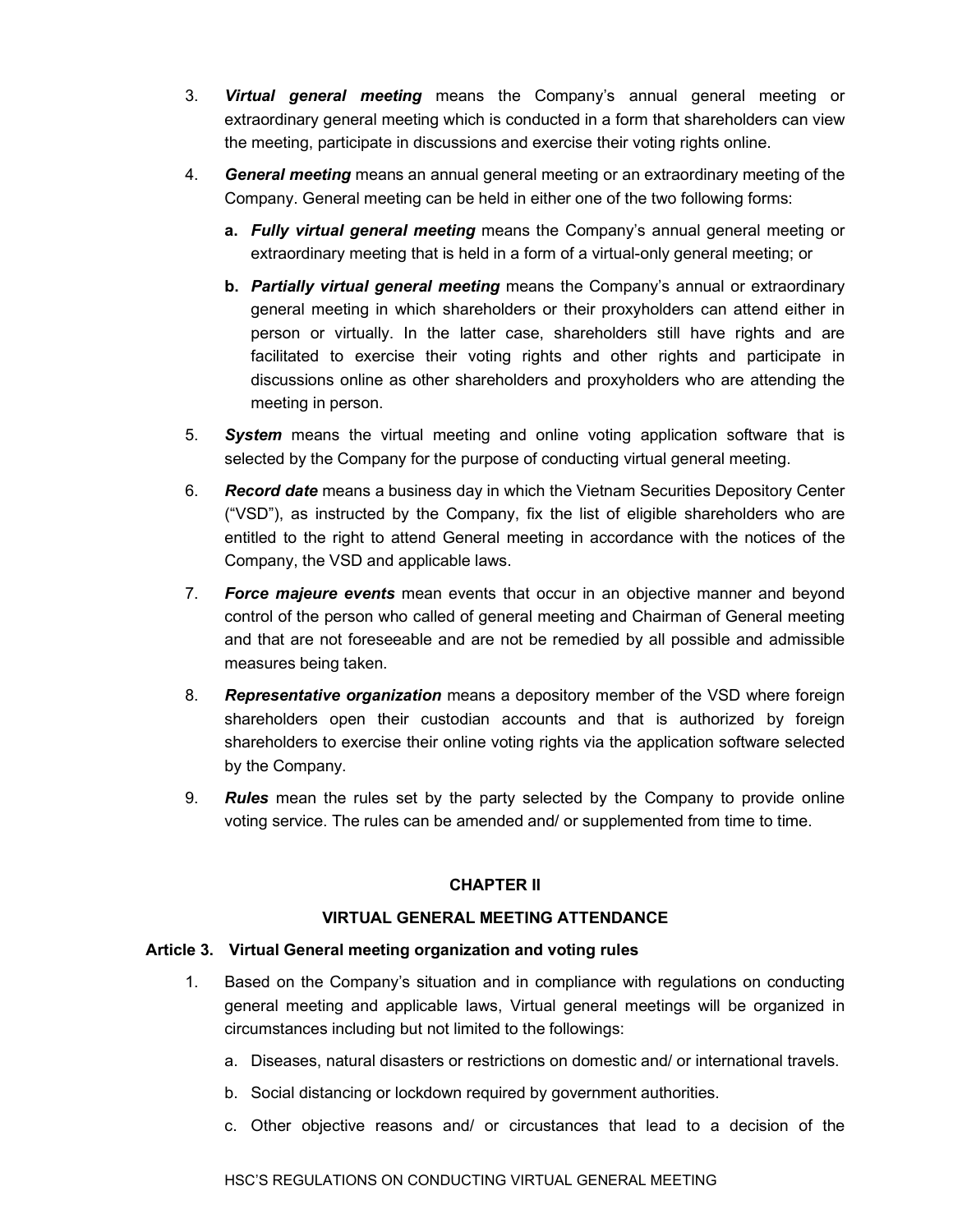Company's Board of Directors that it is not covenient and/ or impossible to conduct an in-person General meeting or a General meeting in the form of written ballot.

- 2. Voting rule:
	- a. In the situation of a Fully virtual general meeting: Online voting is adotped.
	- b. In the situation of a Partially virtual general meeting: Both online voting and inperson voting are adopted. Particularly:
		- i. Shareholders who attend the General meeting in person must excerise their voting rights in person. If the shareholders use online voting, their online votes are rendered invalid;
		- ii. Shareholders who registered to attend the General meeting virtually will use the Online voting.
	- c. To vote on new matters that are not included in the meeting agenda, subject to approvals of the Chairman of the presidium and the General meeting, shareholders, depending on their forms of meeting attendance, can excersie their voting rights in accordance with the rules stipulated in the provision b of this article.

#### **Article 4. The organization of General meeting and Online voting**

The organization of a General meeting and its Online voting as stipulated in this Regulation, as allowed by applicable laws, must be conducted adequately following the same process and in a sufficient length of time as if it were held in the form of an inperson General meeting and must be in compliance with conditions on organization of General meeting stimpulated in the Company's Charter and applicable laws.

#### **Article 5. Conditions for Virtual general meeting attendance and proxy**

- 1. Conditions for attendance:
	- a. Shareholders who are in the list of shareholders fixed by VSD on the Record date, which was announced by the Company.
	- b. Eligible shareholders who activated their login accounts as notified and instructed by the Company.
- 2. Eligible shareholders can attend the General meeting themselves or authorize other people to attend the meeting on their behalf and exercise the Online voting as stipulated in this Regulation.
- 3. Proxy and Online voting are regulated as follows:
	- a. Shareholder who is individual: must authorize the entire rights that the shareholder has to only one person to attend the General meeting and exercise voting right on his or her behalf.
	- b. Shareholder which is a local legal entity: must authorize the entire rights that the shareholder has to not more than three (03) representatives to attend the General meeting and exercise voting right on its behalf.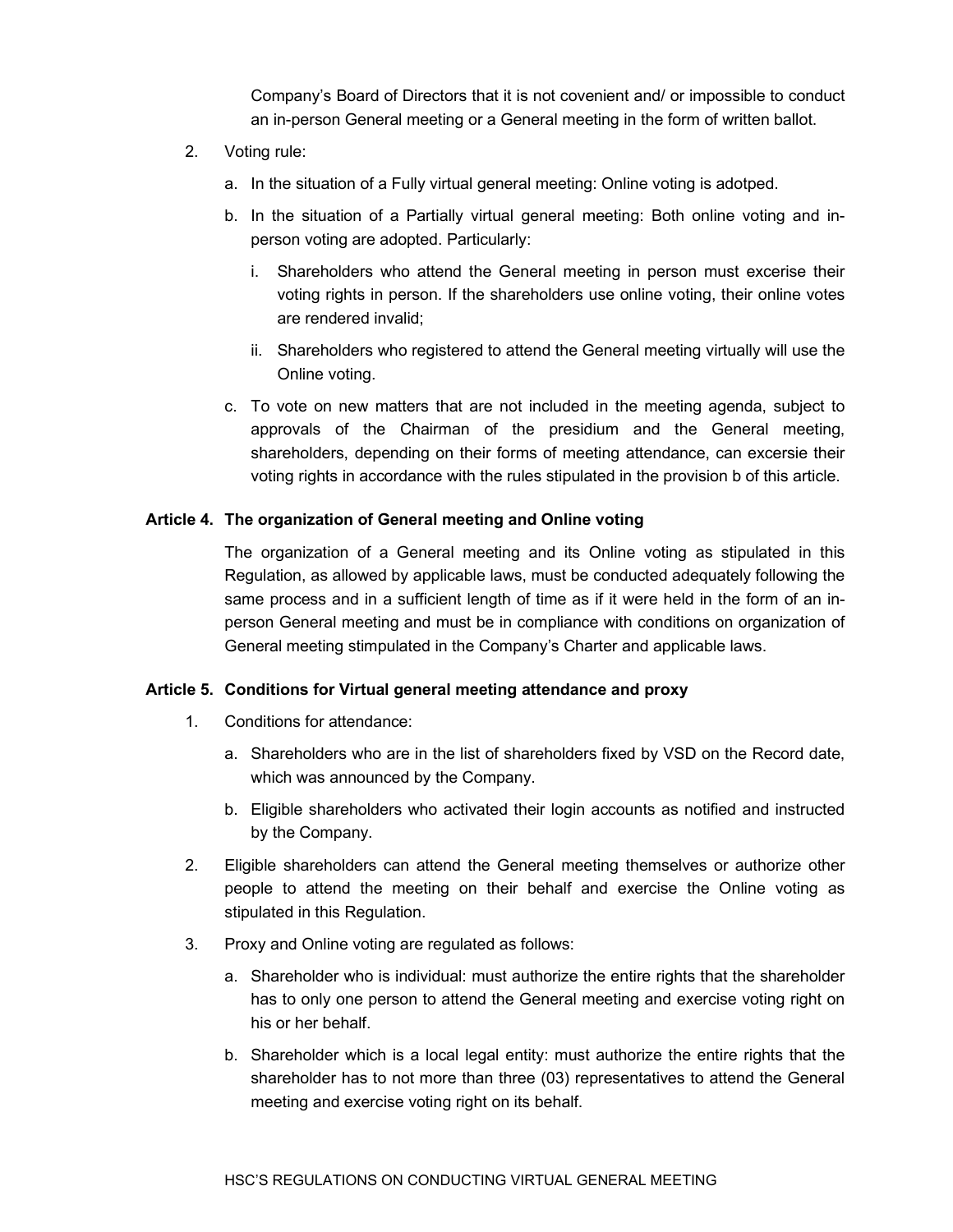- c. Foreign shareholder: must authorize the entire rights that the shareholder has to only one Representative organization to attend the General meeting and exercise voting rights on the shareholder behalf.
- d. Shareholders must provide all information required to do proxy, especially information of proxy holders, including: full name, identity number, passport number, business registration number, phone number, and address. The Company requires the information to assign proxy holders user names, passwords and other identity factors (if any).
- 4. The validity of proxy: A proxy is only valid when it meets all of the following conditions:
	- a. The eligible shareholder filled in the Company's online proxy form and completed online proxy procedure.
	- b. A printed online form that contains all required information of both shareholder and proxy holder must be signed off and sealed (if the shareholder is a legal entity) by both shareholder and proxy holder.
	- c. The Company received the completed proxy form five (05) business days before the date of the General meeting.
- 5. After the proxy became valid as stipulated in the clause 4, the Company will provide the proxy holder necessary information based on the information on the proxy statement to log in to attend the General meeting and exercise online voting.
- 6. In the situation that eligible shareholder wants to terminate a proxy to attend a General meeting and excerise voting right on the shareholder behalf, the shareholder must notify the Company in writing three (03) days before the date of the General meeting.

# **Article 6. Attendance registration for Virtual general meeting**

- 1. The Company will send Virtual general meeting invitations to shareholders that contains instruction and a link to attendance registration and the General meeting documents.
- 2. Registered shareholders will access to the System via the link provided in the meeting invitation and fill in the information that was registered with the VSD. The shareholders must bear the full responsibility for the registered information including the followings:
	- a. Full name.
	- b. Phone number.
	- c. Ownership registration number (identiy number or passport number, business registration number, foreign investor number).
	- d. Address.
- 3. After successul registration, the System will automatially send message containing user name and password to the shareholder's phone. The shareholder can log in the System using the information provided to attend the General meeting.
- 4. Eligible shareholders who did not register their phone numbers with the VSD shall not be permitted to attend Virtual general meeting but can attend in-person General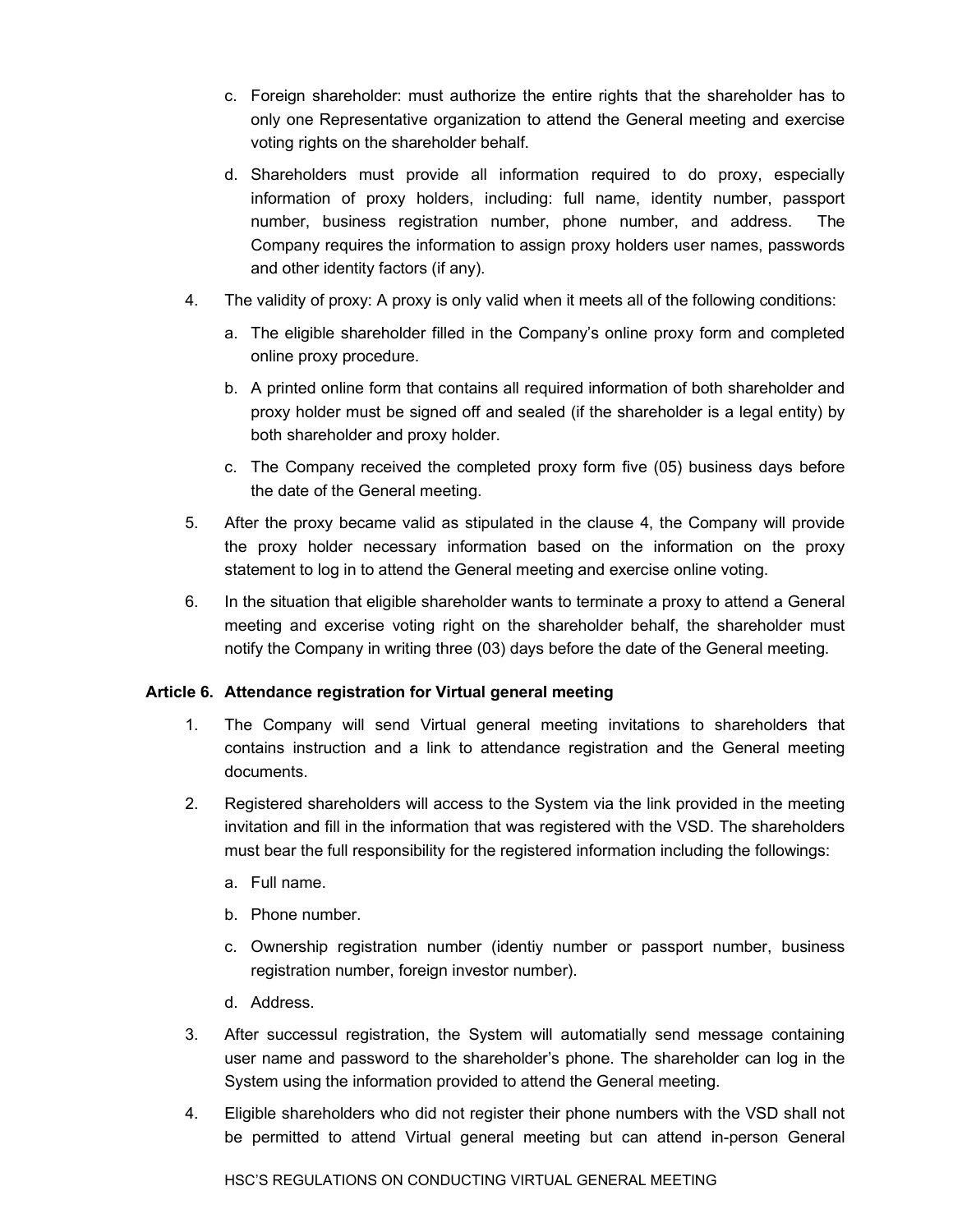meeting in the situation of a Partially virutal general meeting.

- 5. If shareholders want to register or change their registered phone numbers or other identity information, they must do so at the depository member of the VSD where the shareholders opened their accounts before the Record date.
- 6. The Company shall not take any responsibility for the information provided by shareholders and for the situation in which shareholders failed to register or update their information at the depository members where the shareholders opened their accounts in a timely manner.
- 7. The registration for attendance and Online voting must be carried out in compliance with instructions stipulated in this Regulation.

#### **CHAPTER III**

#### **PROCEEDINGS OF A VIRTUAL GENERAL MEETING**

#### **Article 7. Rights and obligations of shareholders in attending Virtual general meeting**

- 1. Registered shareholders are eligible to attend and exercise their voting rights on matters governed by a General meeting and in compliance with applicable laws, the Company's Charter and this Regulation.
- 2. Eligible shareholders would be able to give speeches and participate in discussions in a General meeting as stipulated in the chapter 9 of this Regulation.
- 3. Registered shareholders are responsible for internet connection and information technology readiness to allow them to attend a General meeting un-interruptedly.
- 4. In the situation that foreign shareholders which are legal entities appoint Representative organizations as proxyholders, the shareholders and the proxyholders are responsible for the proxy and the result of the voting exercised via the account provided. Legal representatives of foreign shareholders are the ultimate responsible parties for conducting the rules and regulations stipulated in this Regulation.
- 5. Registered shareholders are responsible for the confidentiality of the user names, passwords and other identity information (if any) provided to them to ensure that only eligible shareholders have rights to attend and vote in the System. Shareholders' online voting results officially announced by the Company are deemed to reflect true and objective will of the shareholders. Shareholders bear full legal responsibility before the Law and the Company's for results of the voting exercised via their accounts in the System.
- 6. Registered shareholders are responsible for notifying the Company when their account information and identity information were lost, leaked, or doubted to be leaked. Upon receiving shareholders' notifications, the Company will immediately block the login accounts and security tokens. Shareholders bear full responsibility for any loss and damage resulted from information loss and leak that occurred before the Company received shareholders' notifications and that were on the part of shareholders.
- 7. Registered shareholders and proxyholders authorize the Company to disclose their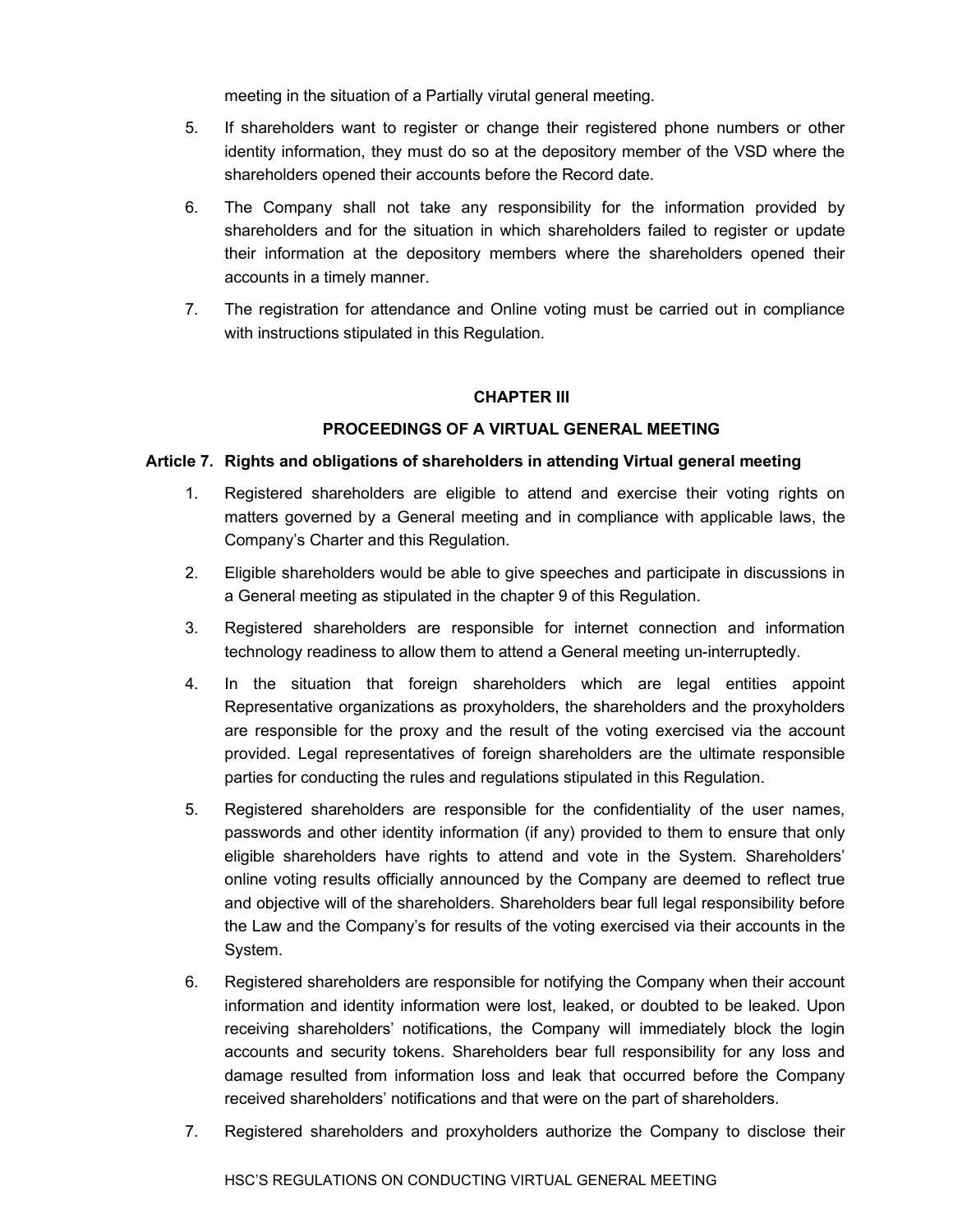information to a third party which provides the System for the organization of Virtual general meeting and Online voting for its support for shareholders to exercise their rights during the attendance of Virtual general meeting and the Online voting.

#### **Article 8 Recordation of shareholder attendance in Virtual general meeting**

- 1. Registered shareholders are recorded as attended Virtual general meeting after they successfully logged in the System following the attendance registration instruction and using the information provided to them as stipulated in the article 6 of this Regulation.
- 2. The recorded attendances of shareholders via the System have the same legal validity as the in-person attendance of shareholders an In-person general meeting. Likewise, Online voting results have the same legal validity as in-person voting results.
- 3. The System will start to record shareholder attendances in a Virtual general meeting sixty (60) minutes before the official starting time or an earlier time as stated in the meeting invitation the Company sent to shareholders.
- 4. In the situation of a Fully virtual general meeting, the total number of shareholder attendances in the meeting is the number of shareholders who successfully logged in the System as stipulated in the article 6 of this Regulation. In the situation of a Partially virtual general meeting, the number of shareholder attendances is the total of shareholders who successully logged in the System and shareholders attended the meeting in person.

#### **Article 9. Use of the floor by shareholders in a Virtual general meeting**

- 1. Shareholders attending a Virtual general meeting would be able to give speeches and participate in discussion via live audio and video channels connected with the meeting organizers or via another regulated form of communications.
- 2. Meeting secretariat will organize discussion topics of shareholders in chronological order and submit the topics to the Chairman of the presidium.
- 3. Shareholders are urged to speak concisely within the time allocated to each speaker and stick to the items on the approved meeting agenda and contents.
- 4. The Chairman or a member of the presidium appointed by the Chairman will answer shareholders' questions based on the topics raised. Questions that are not directly related to the meeting contents or are not answered due to the shortage of time will be gathered by the Chairman and answered in writing on the Company's website.

#### **Article 10. Online voting rule**

- 1. For each matter to be voted in a Virtual general meeting and set in the System, shareholders can select one of three options: "agreed", "not agreed" and "abstained". After shareholders made selection and verified their votes, the System will automatically record the voting results.
- 2. Online voting is only valid after shareholders successfully registered their attendances as stipulated in this Regulation.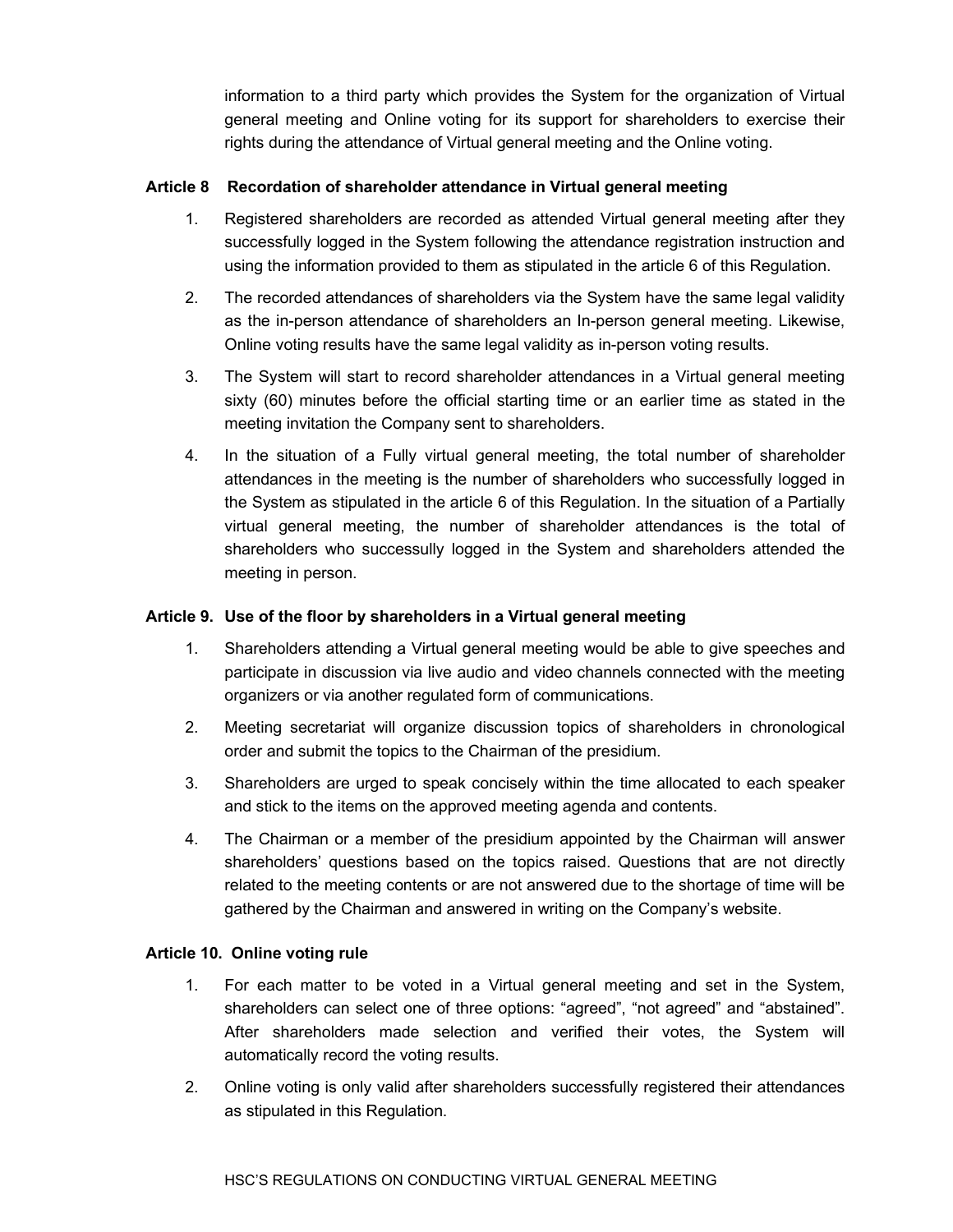- 3. Online voting is carried out at the time of a Virtual general meeting and progresses along with each matter that needs to be voted in the meeting. Shareholders exercise their Online voting following the instruction of the Chairman or the moderator of the meeting on matters that need to be voted as stated in the meeting agenda and contents and the Company's Charter.
- 4. In the situation that attending shareholders did not exercise their Online voting on all matters that need to be voted in a Virtual general meeting, the shareholders shall be deemed to have "no opinion" on the un-voted matters.
- 5. In the situation that new matters that are not included in a meeting agenda and contents arise, attending shareholders will vote on the supplementary matters. If attending shareholders did not vote on the supplementary matters, they are deemed to have no opinion on the matters.

### **Article 11. Timing of Online voting**

- 1. The timing of Online voting on each matter will be directly notified by the Chairman of the presidium.
- 2. During the allocated time for Online voting, shareholders can change their selections but shall not be able to repeal their voting results including their voting results on supplementary matters. At the end of each Online voting time allocated to each matter, the System will automatically tally the votes recorded in that voting time and will not consider additional votes on that matter from shareholders.
- 3. In the situation that shareholders are disconnected before the end of an Online voting time, the System will only record the votes that the shareholders had exercised before the disconnection. If the shareholders re-connect before the end of the voting time, they shall be able to vote on the matter being voted as directly notified by the Chairman of the presidium as well as other matters that the General meeting has not voted.

#### **Article 12. Vote counting minutes**

- 1. At the end of Online voting time, the System will automatically tally the number of votes recorded in the System by the number of "agreed" votes, the number of "not agreed" votes, and the number of "abstained" votes and generate vote counting minutes for each matter voted by shareholders.
- 2. Voting result of each matter in a Fully virtual general meeting is the number of valid votes on each matter of all shareholders attending in that meeting.
- 3. Voting result of each matter in a Partially virtual general meeting is the number of valid votes on each matter of both shareholders attending in the virtual meeting and shareholders attending the meeting in person.

#### **Article 13. Announcement of voting result**

1. Voting Board, which is comprised of people who are appointed at a Virtual general meeting, is authorized by the general meeting to open and summarize Online voting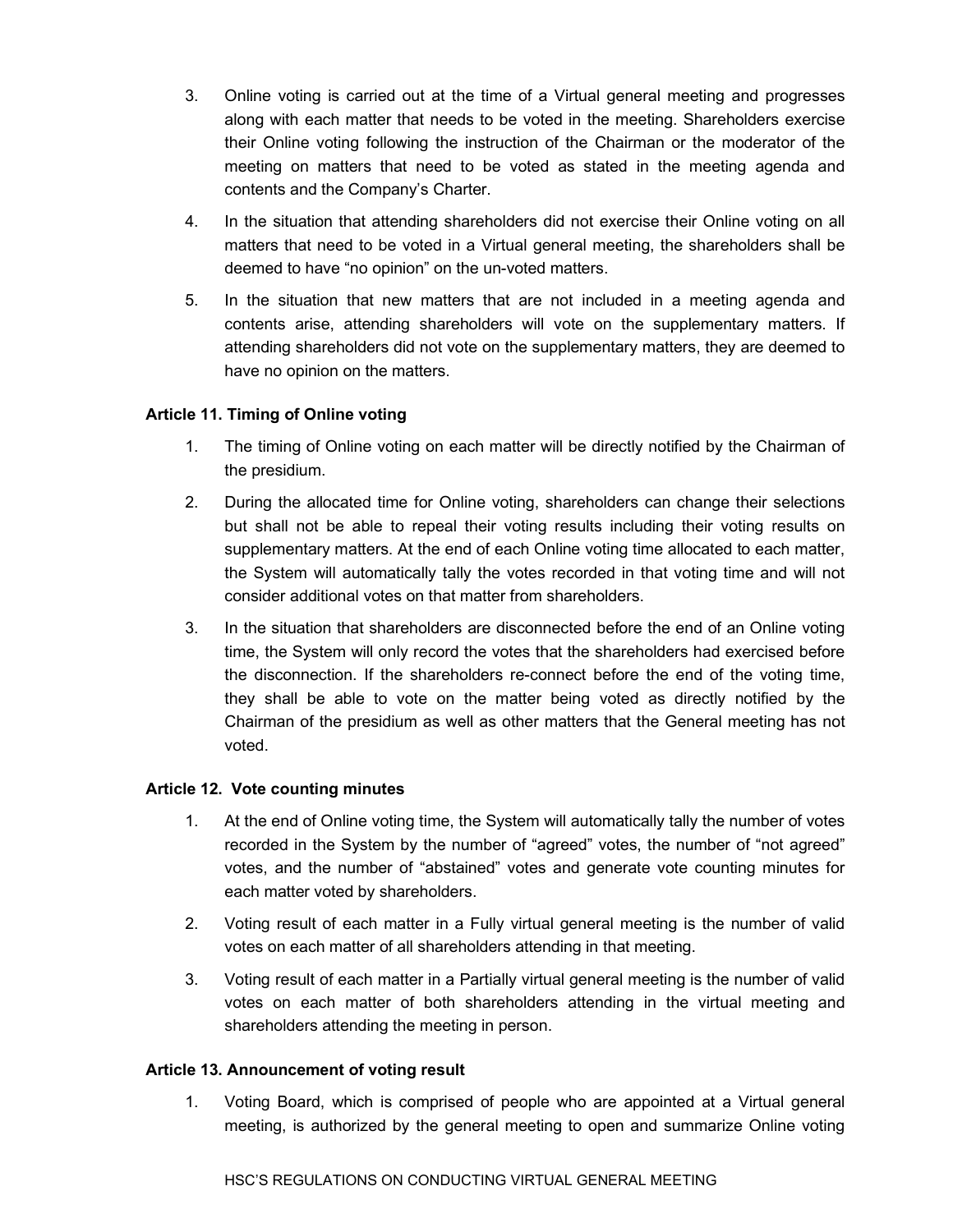result.

- 2. Online voting result will be recorded by the System at the end of voting time and is reflected on the vote counting minutes, which are filed in the data warehouse of the Company.
- 3. Based on vote counting minutes, the Voting Board will inspect, summarize and report the voting result of each voted matter to the Chairman of the presidium. The voting results will be announced by the Chairman before the closing of the meeting.

#### **Article 14. The pass rate of voted matter in a Virtual general meeting**

The pass rate of a matter voted in a Virtual general meeting is the same as the pass rate of a matter voted in an In-person general meeting as stipulated in the Company's Charter.

#### **Article 15. Virtual general meeting minutes and resolution**

- 1. A Virtual general meeting's venue which is stated in the meeting minutes is the location where the Chairman of the presidium was present to direct the meeting. The location must be within the Vietnamese territory.
- 2. Minutes and resolution of a Virtual general meeting shall be prepared following the same process used to prepare the minutes and resolution of an In-person general meeting. The process is stipulated in the Company's Charter and in accordance with this Regulation.

#### **Article 16. Filing meeting documents**

The Company shall file all documents and records that are related to and arising from a Virtual general meeting in compliance with applicable laws and internal regulation of the Company, including documents and records that are prepared in and extracted from the System and paper documents (if any).

#### **Article 17. Force majeure events**

- 1. During a Virtual general meeting, force majeure events such as natural disaster, fire, power outage, loss of internet connection, or other technical issues might occur at the location where the Chairman of the presidium is directing a Virtual general meeting, and other instructions or requirements of the Government or other government authorities.
- 2. In the situation that a force majeure event occurs for more than sixty (60) minutes since the Virtual general meeting was being carried out and cannot be remedied, Chairman of the presidium can postpone the General meeting and all matters (if any) voted before the postpone decision shall be repealed. The Virtual general meeting will be resumed no later than three days after the postpone decision and all matters will be voted again by shareholders.